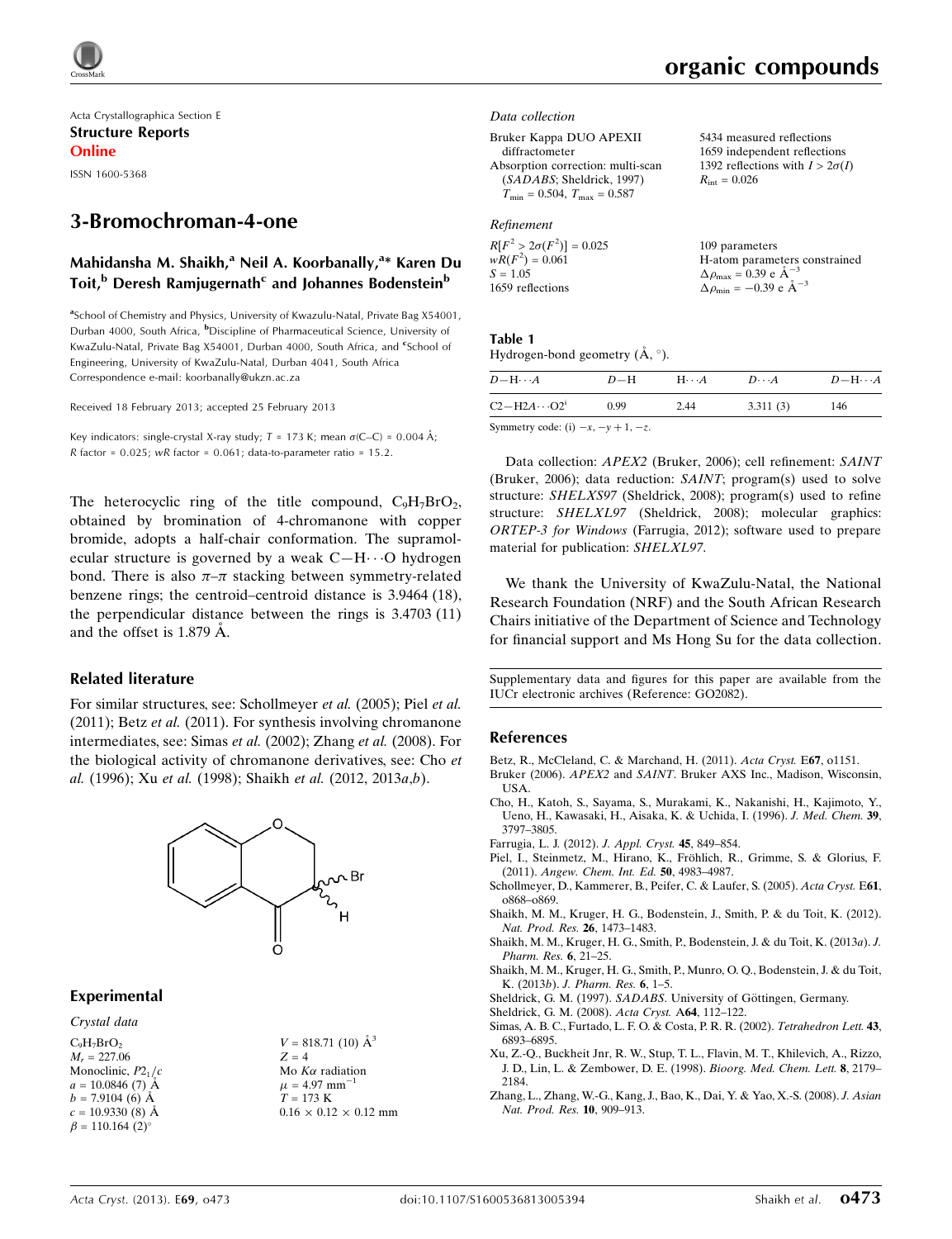# **supporting information**

*Acta Cryst.* (2013). E**69**, o473 [doi:10.1107/S1600536813005394]

## **3-Bromochroman-4-one**

# **Mahidansha M. Shaikh, Neil A. Koorbanally, Karen Du Toit, Deresh Ramjugernath and Johannes Bodenstein**

## **S1. Comment**

Many chromanone derivatives are used as versatile intermediates in the synthesis of natural products such as flavanone, isoflavanone and homoisoflavanones (Simas *et al.*, 2002, Zhang *et al.*, 2008). These derivatives possess anticancer and antibiotic properties (Cho *et al.*, 1996.). Chromanone derivatives also possess antiviral activities against HIV and the simian immunodeficiency virus (SIV) (Xu *et al.*, 1998). We recently reported the synthesis of several homoisoflavanone analogues from their corresponding chromanone derivatives with antiinflammatory (Shaikh *et al.*, 2012; Shaikh *et al.*, 2013*a*) and antifungal activities (Shaikh *et al.*, 2013*b*).

In the title compound, the pyranone moiety is fused with the benzene ring and adopts a half chair conformation. The dihedral angle between the benzene ring and the  $(C_3 - C_2 - 0_1)$  of the pyranone moiety is 43.03 (17)° and C2 flips out of the plane of the benzene ring by  $0.5734(31)$  Å (Fig. 1).

The supramolecular structure is governed by a weak C-H···O hydrogen bond, C2 –H2A···.O2 (-x,1-y,-z) with an H···O distance of 2.44 Å, a C···O distance of 3.311 (3)Å and an angle at H of 146 $^{\circ}$ .

There is also  $\pi$ – $\pi$  stacking between the two benzene rings across the centre-of-symmetry at (1/2,1/2,0), the centroid to centroid distance is 3.9464 (18)Å, the perpendicular distance between the rings is 3.4703 (11)Å and the offset is 1.879Å.

### **S2. Experimental**

To a mixture of copper bromide (II) (11.351 g, 50.673 mmol) in ethyl acetate, chloroform (20:20 ml) was stirred under inert atmosphere at room temperature. Into this mixture, chroman-4-one (5 g, 33.783 mmol) in chloroform (20 ml) was added and the reaction mixture refluxed vigorously under inert atmosphere at 70 °C for 6 h. Completion of the reaction was monitored by thin layer chromatography. Upon completion, the reaction mixture was cooled, filtered and washed with chloroform (20 ml). The filtrate solution was evaporated under reduced pressure to get the pure title compound with a yield of 86%.

1 H NMR (400 MHz, CDCl3): *δ* (p.p.m.): 4.53–4.65 (3*H*, m, H-2a, H-2 b & H-3), 6.98–7.06 (2*H*, m, H-6 & H-8), 7.48– 7.52 (1*H*, m, H-7), 7.89 (1*H*, dd, *J* = 1.60, 7.92 Hz, H-5).

<sup>13</sup>C NMR (400 MHz, CDCl<sub>3</sub>):  $\delta$  (p.p.m.): 45.43 (C-3), 71.26 (C-2), 117.95 (C-8), 11877 (C-10), 122.33 (C-6), 128.24 (C-7), 136.74 (C-5), 160.65 (C-9), 185.21 (C-4).

### **S3. Refinement**

All non-hydrogen atoms were refined anisotropically. All hydrogen atoms were placed in idealized positions and refined with geometrical constraints. The structure was refined to a *R* factor of 0.0251.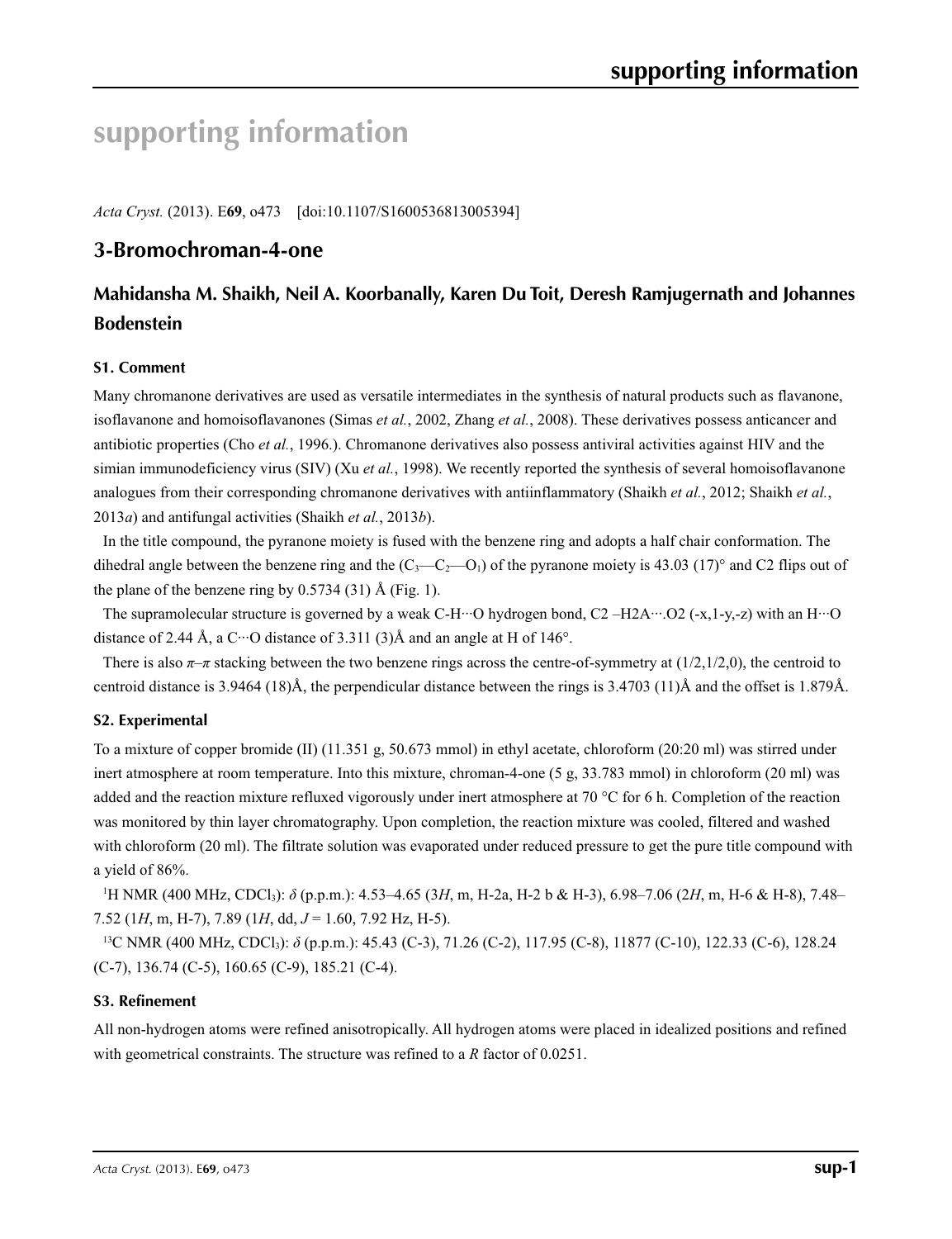

## **Figure 1**

The molecular structure of the title compound, with atom labels and anisotropic displacement ellipsoids (drawn at 50% probability level).

### **3-Bromochroman-4-one**

| Crystal data                                     |                                                       |
|--------------------------------------------------|-------------------------------------------------------|
| $C_9H_7BrO_2$                                    | $F(000) = 448$                                        |
| $M_r = 227.06$                                   | $D_x = 1.842$ Mg m <sup>-3</sup>                      |
| Monoclinic, $P2_1/c$                             | Mo Ka radiation, $\lambda = 0.71073$ Å                |
| Hall symbol: -p 2ybc                             | Cell parameters from 5434 reflections                 |
| $a = 10.0846(7)$ Å                               | $\theta$ = 2.2–26.4°                                  |
| $b = 7.9104(6)$ Å                                | $\mu = 4.97$ mm <sup>-1</sup>                         |
| $c = 10.9330(8)$ Å                               | $T = 173 \text{ K}$                                   |
| $\beta$ = 110.164 (2) <sup>o</sup>               | Block, colourless                                     |
| $V = 818.71(10)$ Å <sup>3</sup>                  | $0.16 \times 0.12 \times 0.12$ mm                     |
| $Z=4$                                            |                                                       |
| Data collection                                  |                                                       |
| Bruker Kappa DUO APEXII                          | 5434 measured reflections                             |
| diffractometer                                   | 1659 independent reflections                          |
| Radiation source: fine-focus sealed tube         | 1392 reflections with $I > 2\sigma(I)$                |
| Graphite monochromator                           | $R_{\text{int}} = 0.026$                              |
| $0.5^{\circ}$ $\varphi$ scans and $\omega$ scans | $\theta_{\rm max}$ = 26.4°, $\theta_{\rm min}$ = 2.2° |
| Absorption correction: multi-scan                | $h = -12 \rightarrow 8$                               |
| ( <i>SADABS</i> ; Sheldrick, 1997)               | $k=-9 \rightarrow 9$                                  |
| $T_{\min} = 0.504$ , $T_{\max} = 0.587$          | $l = -7 \rightarrow 13$                               |
|                                                  |                                                       |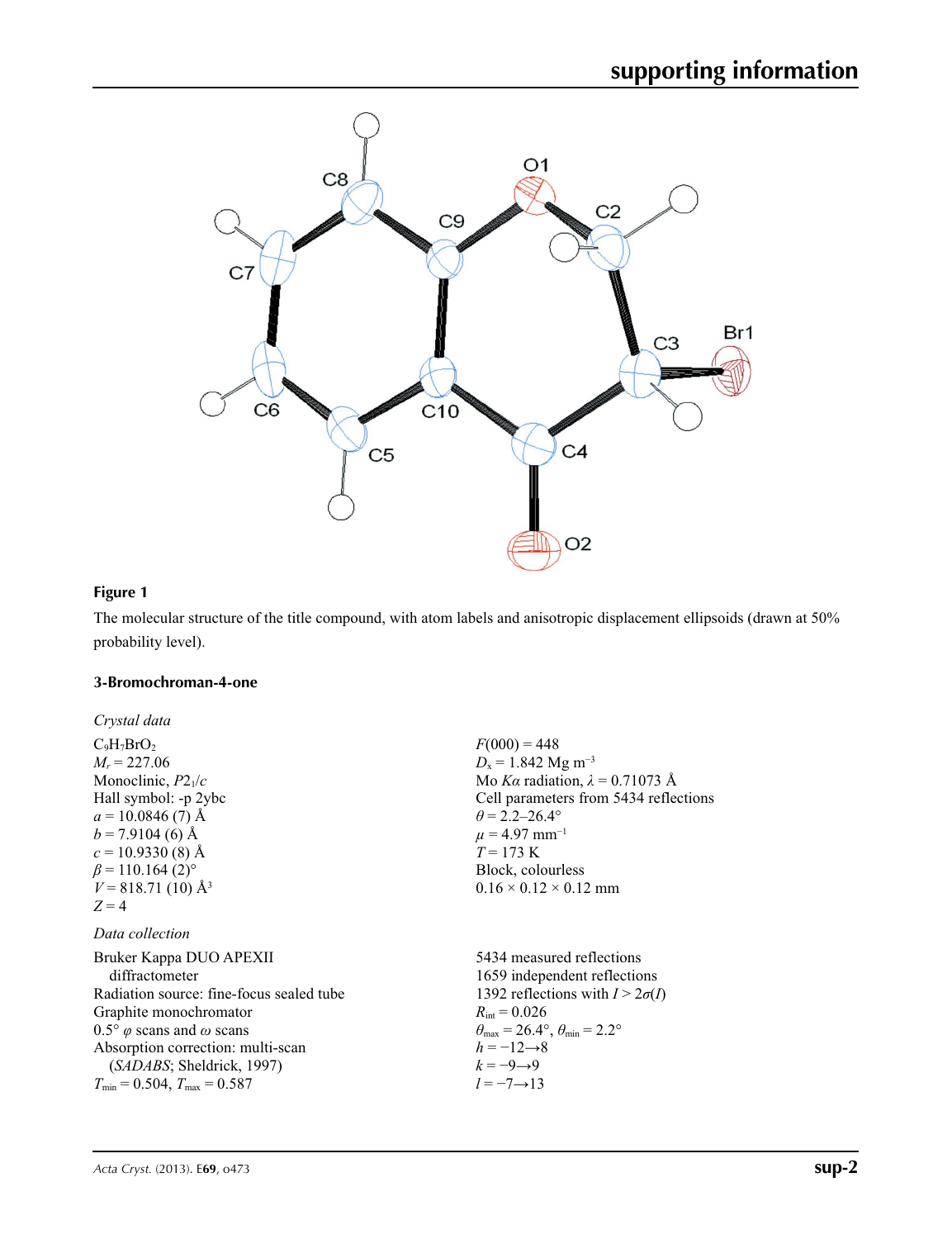*Refinement*

| Refinement on $F^2$                             | Secondary atom site location: difference Fourier   |
|-------------------------------------------------|----------------------------------------------------|
| Least-squares matrix: full                      | map                                                |
| $R[F^2 > 2\sigma(F^2)] = 0.025$                 | Hydrogen site location: inferred from              |
| $wR(F^2) = 0.061$                               | neighbouring sites                                 |
| $S = 1.05$                                      | H-atom parameters constrained                      |
| 1659 reflections                                | $w = 1/[\sigma^2(F_0^2) + (0.0298P)^2 + 0.3551P]$  |
| 109 parameters                                  | where $P = (F_o^2 + 2F_c^2)/3$                     |
| 0 restraints                                    | $(\Delta/\sigma)_{\text{max}}$ < 0.001             |
| Primary atom site location: structure-invariant | $\Delta \rho_{\text{max}} = 0.39 \text{ e A}^{-3}$ |
| direct methods                                  | $\Delta\rho_{\rm min} = -0.39$ e Å <sup>-3</sup>   |

## *Special details*

**Experimental**. 1 H NMR (400 MHz, CDCl3): *δ* (p.p.m.): 4.53–4.65 (3H, m, H-2a, H-2b & H-3), 6.98–7.06 (2H, m, H-6 & H-8), 7.48–7.52 (1H, m, H-7), 7.89 (1H, dd, J = 1.60, 7.92 Hz, H-5). 13C NMR (400 MHz, CDCl3): *δ* (p.p.m.): 45.43 (C-3), 71.26 (C-2), 117.95 (C-8), 118.77 (C-10), 122.33 (C-6), 128.24 (C-7), 136.74 (C-5), 160.65 (C-9), 185.21 (C-4). **Geometry**. All e.s.d.'s (except the e.s.d. in the dihedral angle between two l.s. planes) are estimated using the full covariance matrix. The cell e.s.d.'s are taken into account individually in the estimation of e.s.d.'s in distances, angles and torsion angles; correlations between e.s.d.'s in cell parameters are only used when they are defined by crystal symmetry. An approximate (isotropic) treatment of cell e.s.d.'s is used for estimating e.s.d.'s involving l.s. planes.

**Refinement**. Refinement of  $F^2$  against ALL reflections. The weighted *R*-factor  $wR$  and goodness of fit *S* are based on  $F^2$ , conventional *R*-factors *R* are based on *F*, with *F* set to zero for negative *F*<sup>2</sup>. The threshold expression of  $F^2 > \sigma(F^2)$  is used only for calculating *R*-factors(gt) *etc*. and is not relevant to the choice of reflections for refinement. *R*-factors based on *F*<sup>2</sup> are statistically about twice as large as those based on *F*, and *R*- factors based on ALL data will be even larger.

*Fractional atomic coordinates and isotropic or equivalent isotropic displacement parameters (Å<sup>2</sup>)* 

|                | $\mathcal{X}$ | $\mathcal{Y}$ | $\boldsymbol{Z}$ | $U_{\rm iso}*/U_{\rm eq}$ |  |
|----------------|---------------|---------------|------------------|---------------------------|--|
| Br1            | 0.22559(3)    | 0.04339(3)    | 0.04673(3)       | 0.03040(11)               |  |
| O <sub>1</sub> | 0.33588(18)   | 0.3999(2)     | 0.20473(16)      | 0.0258(4)                 |  |
| O <sub>2</sub> | 0.00306(19)   | 0.3386(2)     | $-0.13799(18)$   | 0.0348(5)                 |  |
| C2             | 0.2062(3)     | 0.3261(3)     | 0.2053(2)        | 0.0261(6)                 |  |
| H2A            | 0.1470        | 0.4155        | 0.2238           | $0.031*$                  |  |
| H2B            | 0.2276        | 0.2418        | 0.2764           | $0.031*$                  |  |
| C <sub>3</sub> | 0.1239(3)     | 0.2415(3)     | 0.0786(2)        | 0.0251(6)                 |  |
| H <sub>3</sub> | 0.0297        | 0.2053        | 0.0807           | $0.030*$                  |  |
| C4             | 0.1031(3)     | 0.3566(3)     | $-0.0374(2)$     | 0.0242(5)                 |  |
| C <sub>5</sub> | 0.2106(3)     | 0.5942(3)     | $-0.1218(3)$     | 0.0274(6)                 |  |
| H <sub>5</sub> | 0.1348        | 0.5872        | $-0.2026$        | $0.033*$                  |  |
| C6             | 0.3170(3)     | 0.7098(3)     | $-0.1066(3)$     | 0.0330(7)                 |  |
| H <sub>6</sub> | 0.3148        | 0.7825        | $-0.1764$        | $0.040*$                  |  |
| C7             | 0.4279(3)     | 0.7196(3)     | 0.0121(3)        | 0.0339(7)                 |  |
| H7             | 0.5018        | 0.7987        | 0.0223           | $0.041*$                  |  |
| C8             | 0.4323(3)     | 0.6165(3)     | 0.1148(3)        | 0.0284(6)                 |  |
| H8             | 0.5080        | 0.6253        | 0.1955           | $0.034*$                  |  |
| C9             | 0.3249(3)     | 0.4994(3)     | 0.0995(2)        | 0.0212(5)                 |  |
| C10            | 0.2132(3)     | 0.4865(3)     | $-0.0193(2)$     | 0.0210(5)                 |  |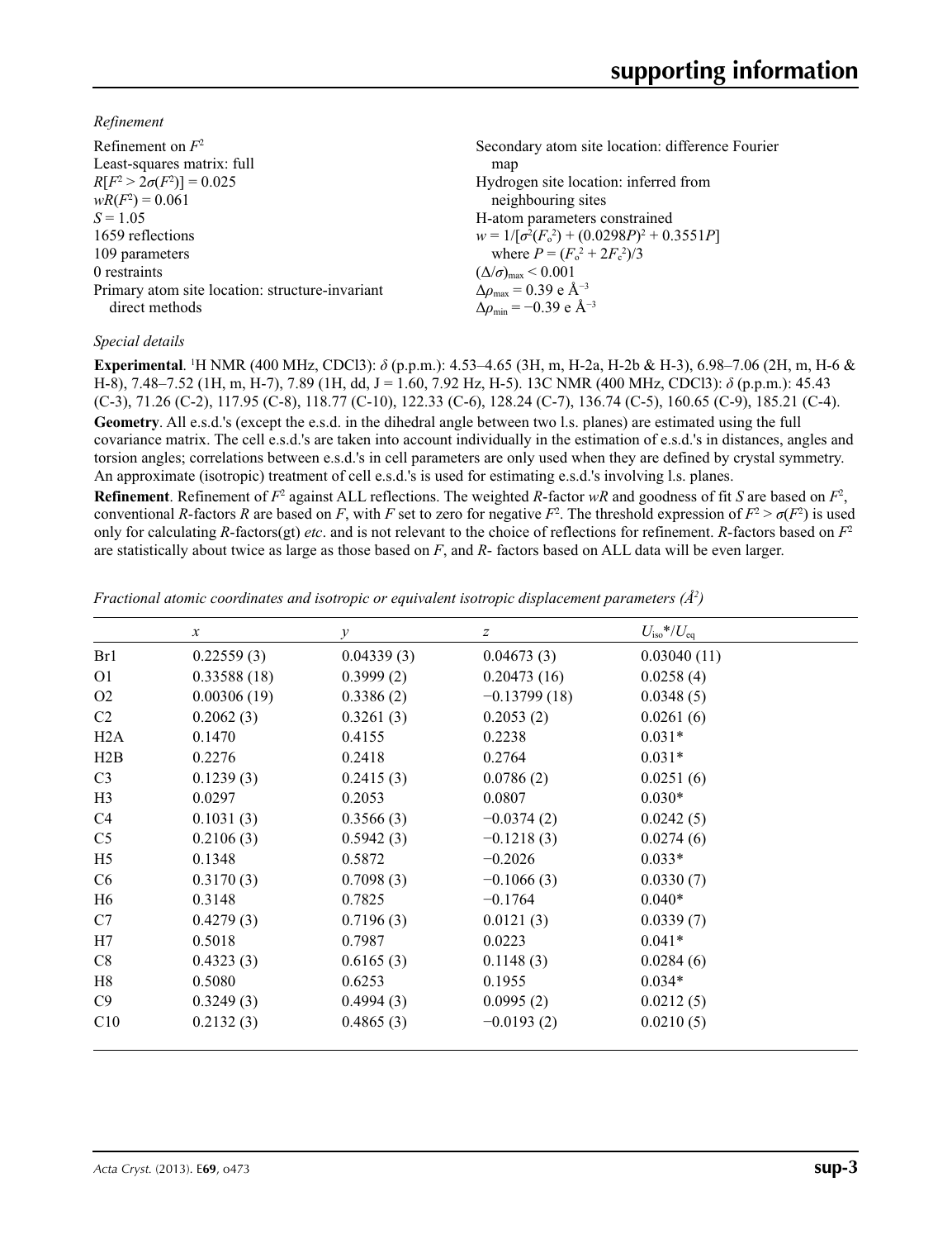|                | $U^{11}$    | $L^{22}$    | $U^{33}$    | $U^{12}$      | $U^{13}$     | $U^{23}$      |
|----------------|-------------|-------------|-------------|---------------|--------------|---------------|
| Br1            | 0.04127(18) | 0.01971(15) | 0.03327(17) | 0.00253(11)   | 0.01674(13)  | 0.00006(12)   |
| O <sub>1</sub> | 0.0294(10)  | 0.0252(9)   | 0.0199(9)   | $-0.0012(8)$  | 0.0046(8)    | 0.0022(8)     |
| O <sub>2</sub> | 0.0315(11)  | 0.0358(11)  | 0.0289(11)  | 0.0004(8)     | $-0.0002(9)$ | $-0.0033(9)$  |
| C <sub>2</sub> | 0.0339(15)  | 0.0240(13)  | 0.0218(13)  | 0.0027(11)    | 0.0116(12)   | 0.0023(11)    |
| C <sub>3</sub> | 0.0265(13)  | 0.0225(13)  | 0.0294(14)  | 0.0016(11)    | 0.0137(12)   | $-0.0006(11)$ |
| C <sub>4</sub> | 0.0259(13)  | 0.0233(13)  | 0.0242(13)  | 0.0058(11)    | 0.0095(12)   | $-0.0027(11)$ |
| C <sub>5</sub> | 0.0392(15)  | 0.0233(13)  | 0.0217(13)  | 0.0094(12)    | 0.0129(12)   | 0.0008(11)    |
| C <sub>6</sub> | 0.0521(18)  | 0.0196(13)  | 0.0364(16)  | 0.0075(12)    | 0.0269(15)   | 0.0071(12)    |
| C7             | 0.0394(16)  | 0.0199(14)  | 0.0504(18)  | $-0.0021(12)$ | 0.0255(15)   | $-0.0019(13)$ |
| C8             | 0.0276(14)  | 0.0236(13)  | 0.0348(15)  | $-0.0006(11)$ | 0.0116(12)   | $-0.0066(12)$ |
| C9             | 0.0263(13)  | 0.0175(12)  | 0.0209(12)  | 0.0033(9)     | 0.0097(11)   | $-0.0014(9)$  |
| C10            | 0.0267(13)  | 0.0172(12)  | 0.0221(13)  | 0.0032(10)    | 0.0122(11)   | $-0.0027(10)$ |
|                |             |             |             |               |              |               |

*Atomic displacement parameters (Å2 )*

*Geometric parameters (Å, º)*

| $Br1-C3$            | 1.969(2)   | $C5-C6$             | 1.375(4) |
|---------------------|------------|---------------------|----------|
| $O1-C9$             | 1.367(3)   | $C5 - C10$          | 1.401(4) |
| $O1 - C2$           | 1.434(3)   | $C5 - H5$           | 0.9500   |
| $O2-C4$             | 1.218(3)   | $C6 - C7$           | 1.393(4) |
| $C2-C3$             | 1.505(3)   | $C6 - H6$           | 0.9500   |
| $C2 - H2A$          | 0.9900     | $C7-C8$             | 1.376(4) |
| $C2 - H2B$          | 0.9900     | $C7 - H7$           | 0.9500   |
| $C3-C4$             | 1.515(3)   | $C8-C9$             | 1.390(4) |
| $C3-H3$             | 1.0000     | $C8 - H8$           | 0.9500   |
| $C4 - C10$          | 1.476(4)   | $C9 - C10$          | 1.399(4) |
|                     |            |                     |          |
| $C9 - 01 - C2$      | 115.40(19) | $C6-C5-H5$          | 119.7    |
| $O1 - C2 - C3$      | 113.01(19) | $C10-C5-H5$         | 119.7    |
| $O1 - C2 - H2A$     | 109.0      | $C5-C6-C7$          | 119.5(2) |
| $C3-C2-H2A$         | 109.0      | $C5-C6-H6$          | 120.2    |
| $O1-C2-H2B$         | 109.0      | $C7-C6-H6$          | 120.2    |
| $C3-C2-H2B$         | 109.0      | $C8-C7-C6$          | 121.1(3) |
| $H2A - C2 - H2B$    | 107.8      | $C8-C7-H7$          | 119.5    |
| $C2 - C3 - C4$      | 112.1(2)   | $C6 - C7 - H7$      | 119.5    |
| $C2-C3-Pr1$         | 111.18(17) | $C7 - C8 - C9$      | 119.5(3) |
| $C4-C3-Pr1$         | 105.11(15) | $C7-C8-H8$          | 120.3    |
| $C2-C3-H3$          | 109.4      | $C9 - C8 - H8$      | 120.3    |
| $C4-C3-H3$          | 109.4      | $O1 - C9 - C8$      | 116.7(2) |
| $Br1-C3-H3$         | 109.4      | $O1 - C9 - C10$     | 123.0(2) |
| $O2 - C4 - C10$     | 123.6(2)   | $C8 - C9 - C10$     | 120.3(2) |
| $O2 - C4 - C3$      | 121.3(2)   | $C9 - C10 - C5$     | 119.0(2) |
| $C10-C4-C3$         | 115.2(2)   | $C9 - C10 - C4$     | 120.2(2) |
| $C6-C5-C10$         | 120.6(3)   | $C5 - C10 - C4$     | 120.7(2) |
| $C9 - 01 - C2 - C3$ | 49.0 $(3)$ | $C7 - C8 - C9 - O1$ | 179.5(2) |
|                     |            |                     |          |